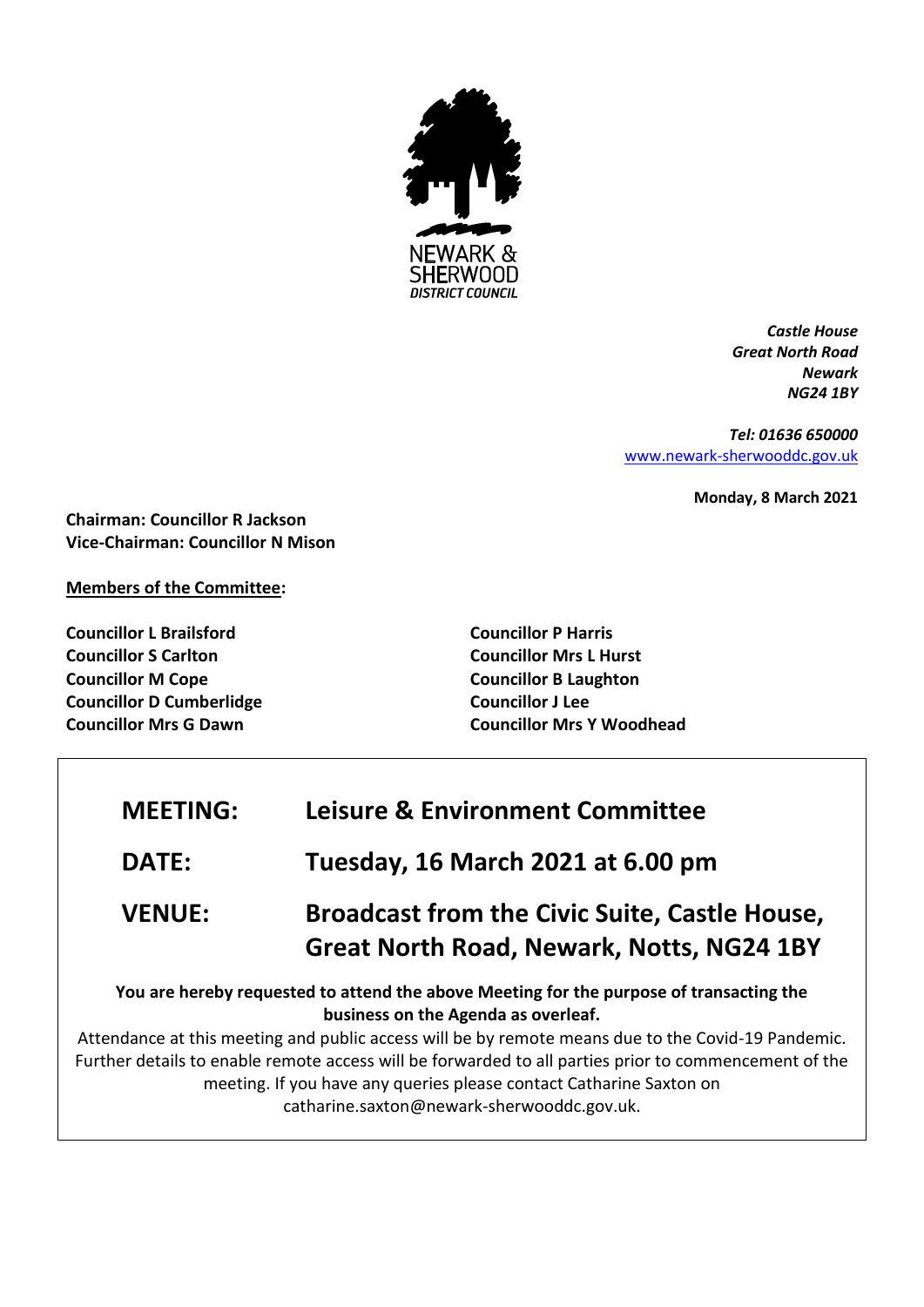## **AGENDA**

## Page Nos.

## **Remote Meeting Details**

This meeting will be held in a remote manner in accordance with the Local Authorities and Police and Crime Panels (Coronavirus) (Flexibility of Local Authority and Police and Crime Panel Meetings) (England and Wales) Regulations 2020.

The meeting will be live streamed on the Council's social media platforms to enable access for the Press and Public.

1. Apologies For Absence

| 2.                            | Declarations of Interest by Members and Officers and as to the Party Whip                                                       |                     |  |
|-------------------------------|---------------------------------------------------------------------------------------------------------------------------------|---------------------|--|
| 3.                            | Declaration of any Intentions to Record the Meeting                                                                             |                     |  |
| 4.                            | Minutes of the meeting held on 19 January 2021                                                                                  | $5 - 14$            |  |
| 5.                            | Chairman's Report                                                                                                               |                     |  |
| 6.                            | Presentation from the Clinical Commissioning Group (CCG)                                                                        |                     |  |
|                               | A presentation will be undertaken by David Ainsworth, Locality Director-<br>Mid Nott's CCG<br><b>Part 1- Items for Decision</b> |                     |  |
|                               |                                                                                                                                 |                     |  |
| 7.                            | Proposal For A Public Space Protection Order - Vicar Water Country Park                                                         | $15 - 24$           |  |
| 8.                            | Hawtonville Community Centre and Reach Update and Lease Arrangements                                                            | $25 - 31$           |  |
| 9.                            | Annual Review Of The Exempt Reports Considered By The Leisure &<br><b>Environment Committee</b>                                 | 32                  |  |
| Part 2- Items for Information |                                                                                                                                 |                     |  |
| 10.                           | <b>Climate Emergency Update</b>                                                                                                 | $33 - 36$           |  |
| 11.                           | Potential Routemap To The Electrification Of The NSDC Fleet                                                                     | $37 - 42$           |  |
| 12.                           | YMCA Community and Activity Village Update                                                                                      |                     |  |
| 13.                           | Leisure & Environment Committee Forward Plan                                                                                    | Report<br>$43 - 44$ |  |

## **Confidential and Exempt Items**

14. Exclusion of the Press and Public